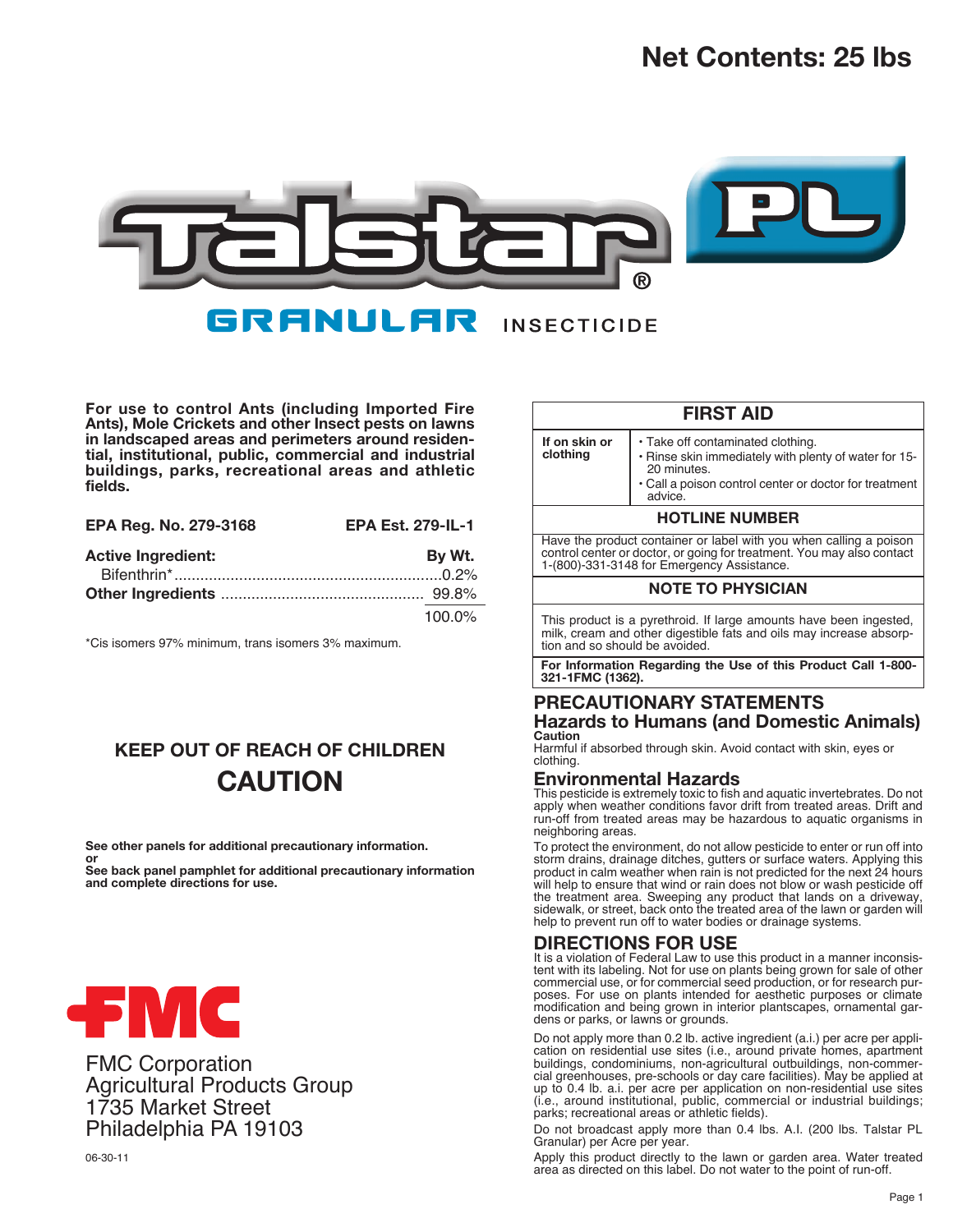Do not make applications during rain.

Not for use on golf courses, sod farms, nurseries, in commercial greenhouses or on grass grown for seed.

## **STORAGE AND DISPOSAL**

#### **Prohibitions**

Do not contaminate water, food or feed by storage or disposal.

#### **Pesticide Storage** Keep out of reach of children and animals. Store in original containers only. Store in a cool, dry place and avoid excess heat. Carefully

open containers. After partial use close tightly. In case of spill, avoid contact, isolate area and keep out animals and unprotected persons. Confine spills. **Call CHEMTREC (Transportation and spills): (800) 424-9300.**

To confine spill: Cover to prevent dispersal. Place damaged package in a holding container. Identify contents.

#### **Pesticide Disposal**

Wastes resulting from the use of this product may be disposed of on site or at an approved waste disposal facility.

#### **Container Disposal**

Paper and plastic bags: **Non-refillable. Do not reuse or refill this container.** Completely empty bag into application equipment. Then offer for recycling, if available, or dispose of empty bag in a sanitary landfill or by incineration, or, by burning. Do not burn unless allowed by state or local authorities. If burned, stay out of smoke.

#### **LAWN AND PERIMETER APPLICATIONS**

**Lawn Application:** Broadcast Talstar® PL granular insecticide with suitable application equipment to ensure uniform coverage over the treatment area.

## **APPLICATION RATES**

The application rates listed in the following table will provide excellent control of the respective pests under typical conditions. However, at the dis-<br>cretion of the applicator, Talstar PL may be applied at up to 0.4 lb AI/A to<br>control each of the pests listed in this Table. However, for resident use, do not apply more than 0.2 lbs. A.I. per Acre per application.

| Pest                                                                                                                                                                                                                                                                                                                                                                                           | Active ingredient<br>lbs. per acre | <b>Application Rate</b><br>Talstar PL |                                       |  |
|------------------------------------------------------------------------------------------------------------------------------------------------------------------------------------------------------------------------------------------------------------------------------------------------------------------------------------------------------------------------------------------------|------------------------------------|---------------------------------------|---------------------------------------|--|
| Armyworms <sup>1</sup><br>Cutworms <sup>1</sup><br>Sod Webworm <sup>1</sup>                                                                                                                                                                                                                                                                                                                    | 0.1<br>lbs. Al/A                   | 50 lbs.<br>per acre                   | $1.15$ lbs.<br>per 1000 sq. ft.       |  |
| Annual Bluegrass Weevil<br>(Hyperodes) (Adult) <sup>2</sup><br>Billbugs (Adult)<br><b>Black Turfgrass Ataenius</b><br>$(Adult)^4$<br>Leafhoppers<br>Mealybugs                                                                                                                                                                                                                                  | $0.1 - 0.2$<br>lbs. Al/A           | $50 - 100$ lbs.<br>per acre           | $1.15 - 2.3$ lbs.<br>per 1000 sq. ft. |  |
| Ants<br>Centipedes<br>Chinch Bugs <sup>5</sup><br>European Crane Flies<br>$(larvae)^6$<br>Fleas (Larvae)'<br>Fleas (Adult)<br><b>Imported Fire Ants</b><br>$(Adult)^d$<br><b>Imported Fire Ants</b><br>$(Mounds)$ <sup>8</sup><br>Millipedes<br>Mole Cricket (Adult) <sup>9</sup><br>Mole Cricket (Nymph) <sup>10</sup><br>Pillbugs<br>Scorpions <sup>11</sup><br>Sowbugs<br>$\sf{Ticks}^{12}$ | $0.2 - 0.4$<br>lbs. Al/A           | $100 - 200$ lbs.<br>per acre          | $2.3 - 4.6$ lbs.<br>per 1000 sq. ft.  |  |

**In New York State, this product may NOT be applied to any grass or turf area within 100 feet of a water body (lake, pond, river, stream, wetland, or drainage ditch).**

**In New York State, do make a single repeat application of Talstar PL Granular if there are signs of renewed insect activity, but not sooner than two weeks after the first application.**

#### **Comments**

**'Armyworms, Cutworms, and Sod Webworms:** To ensure optimum control, irri-<br>gate the treated area with up to 0.1 inches of water immediately after application<br>to activate (release from the granule) the insecticide.

<sup>2</sup> Annual Bluegrass Weevil (Hyperodes) adults: Applications should be timed to<br>control adult weevils as they leave their overwintering sites and move into grass<br>areas. This movement generally begins when *Forsythia* is in

cludes when flowering dogwood is in full bloom. Consult your State Cooperative Extension Service for more specific information regarding application timing.

3 **Billbug adults:** Applications should be made when adult billbugs are first observed during April and May. Degree day models have been developed to opti-<br>mize application timing. Consult your State Cooperative Extension Service for<br>information specific to your region. In temperate regions, spring geting billbug adults will also provide control of over-wintered chinch bugs.

4 **Black Turfgrass Ataenius adults:** Applications should be made during May and July to control the first and second generation of black turfgrass ataenius adults,<br>respectively. The May application should be timed to coincide with the full bloom<br>stage of Vanhoutte spiraea (Spiraea vanhouttei) and hors

5 **Chinch Bugs:** Chinch bugs infest the base of grass plants and are often found in the thatch layer. Irrigate the treated area with up to 0.25 inches of water immediately after application to activate (release from the granule) the insecticide. Chinch bugs can be one of the most difficult pests to control in grasses and the higher applications rates may be required to control populations that contain both nymphs and adults during the summer.

6 **European Crane Flies:** Treatments should be made to control early to mid-season larvae (approximately August – February) as they feed on plant crowns.<br>Treatments made to late-season larvae (approximately March - April) may only<br>provide suppression. Consult your local extensions agent for specific dations for your area.

7 **Flea larvae:** Flea larvae develop in the soil of shaded areas that are accessible to pets or other animals. Irrigate the treated area with up to 0.5 inches of water immediately after application to activate (release from the granule) the insecticide.

<sup>8</sup>**Imported Fire ants:** Control will be optimized by combining broadcast applications that will control foraging workers and newly mated fly-in queens with mound<br>treatments that will control existing colonies. If the soi hours.

9 **Mole Cricket adults:** Achieving acceptable control of adult mole crickets is difficult because preferred grass areas are subject to continuous invasion during the early spring by this extremely active stage. Applications should be made as late in the day as possible and should be watered in with up to 0.5 inches of water immediately after treatment. If the soil is not moist, then it is important to irrigate before application to bring the mole crickets closer to the soil surface where contact with the insecticide will be maximized. Grass areas that receive pressure from adult mole crickets should be treated at peak egg hatch to ensure optimum control of subsequent nymph populations (see below).

<sup>10</sup>**Mole Cricket nymphs:** Grass areas that received intense adult mole cricket pressure in the spring should be treated immediately prior to peak egg hatch.<br>Optimal control is achieved at this time because young nymphs are more uscep-<br>tible to insecticides and they are located near the soil surface w treatment. If the soil is not moist, then it is important to irrigate before application to bring the mole crickets closer to the soil surface where contact with the insecti-cide will be maximized.

<sup>11</sup>Scorpions: To ensure optimum control, treat the building perimeter at dusk to<br>prevent outdoor scorpions from entering the building. Scorpions reside hidden in<br>cracks and voids during the day and are active at night at scorpions will fluoresce. These areas should also be treated. Prior to treatment, to increase treatment efficacy, remove trash, debris, or firewood that scorpions may use as resting sites.

<sup>12</sup>Ticks (Including ticks that may transmit Lyme Disease and Rocky<br>Mountain Spotted fever): Do not make spot applications. Treat the entire area where exposure to ticks may occur. Use higher application rates when treating areas with dense ground cover or heavy leaf litter. Ticks may be reintroduced from surrounding areas on host animals. Do not allow public use of treated areas dur-ing application.

Deer ticks *(Ixodes sp.)* have a complicated life cycle that ranges over a two year<br>period and involves four life stages. Applications should be made in mid to late-<br>spring to control larvae and nymphs that reside in the s

**American dog ticks** may be a considerable nuisance in suburban settings, particularly where homes are built on land that was previously field or forest. These<br>ticks commonly congregate along paths or roadways where humans are likely to<br>be encountered. Applications should be made as necessary from